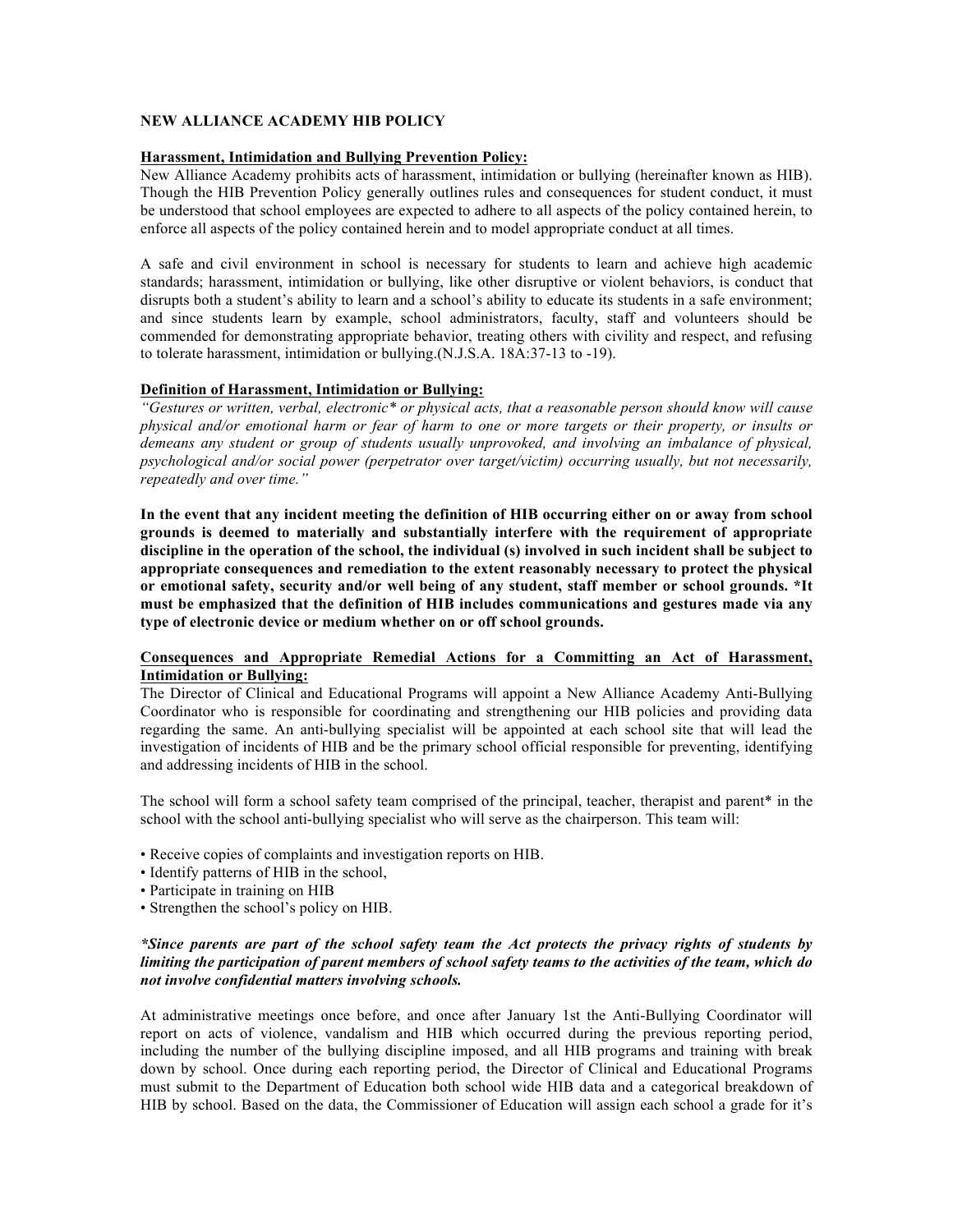efforts to implement the policies of the Act, which grade must be prominently placed on the homepage of the school districts web site within (10) days of receipt.

The week of the first Monday in October each year will be designated as a "Week of Respect" by providing age appropriate instruction on HIB instruction.

School administrators shall develop and implement procedures that ensure both appropriate consequences and remedial responses to a student or staff member who commits one or more acts of harassment, intimidation or bullying. In determining the appropriate consequence, school administrators shall consider the following factors: the age, developmental and maturity levels of the parties involved, the levels of harm, the surrounding circumstances, the nature of the behaviors, past incidences or continuing patterns of behavior, the relationships between the parties involved, the levels of harm, the surrounding circumstances the nature of the behaviors, past incidences or continuing patterns of behavior, the relationships between the parties involved and the context in which the alleged incidents occurred. In determining appropriate remedial measures, school administrators shall consider the personal and environmental factors surrounding the incident.

Consequences and appropriate remedial action for a student or staff member who commits one or more acts of HIB may be varied and graded according to the nature of the behavior, the development age of the student and the student's history of problem behaviors and performance. This may range from positive behavioral interventions up to and including suspension or expulsion. In all cases, New Alliance Academy will attempt to actively involve parents in the remediation of behavior (s) of concern.

Concluding whether a particular action or incident constitutes a violation of this policy requires a determination based on all the facts and surrounding circumstances.

#### **Reporting an Act of Harassment, Intimidation or Bullying:**

At the school, the principal or the Anti-Bullying Specialist is responsible for receiving complaints alleging violations of this policy. All school employees are required to report alleged violations of this policy to the principal or the Anti-Bullying Specialist. All other members of the school community, including students, parents, volunteers and visitors, shall report any act that may be a violation of this policy. While submission of the report form is not required, the reporting party is encouraged to use the report form available from the principal of each campus. Oral reports also shall be considered official reports. Reports may be made anonymously, but formal disciplinary action may not be based solely on the basis of an anonymous report.

After an allegation of HIB:

1. After informing parents or guardians of students involved, an investigation shall be initiated and conducted by the school's Anti-Bullying Specialist in consultation with the principal.

**2.** The Anti-Bullying Specialist may appoint additional personnel to assist in the investigation.

**3.** The investigation shall be completed as soon as possible but not later than 10 school days from the date of the written report of the incident of HIB.

a. In the event that there is information relative to the investigation that is anticipated by not yet received by the end of the 10 day period, the school Anti-Bullying Specialist may amend the original report of the results of the investigation to reflect the information.

**4.** The result of the investigation shall be reported to the Director of Clinical and Educational Programs within two days of the completion of the investigation, and in accordance with regulations promulgated by the State Board of Education pursuant to the "Administrative Procedure Act, "P.L. 1968, c.52:14B-1 et seq.)

**5.** The Director of Clinical and Educational Programs may decide to provide intervention services, establish training programs to reduce HIB and enhance school climate, impose discipline, direct to counseling as a result of the findings of the investigation, or take or recommend other appropriate action.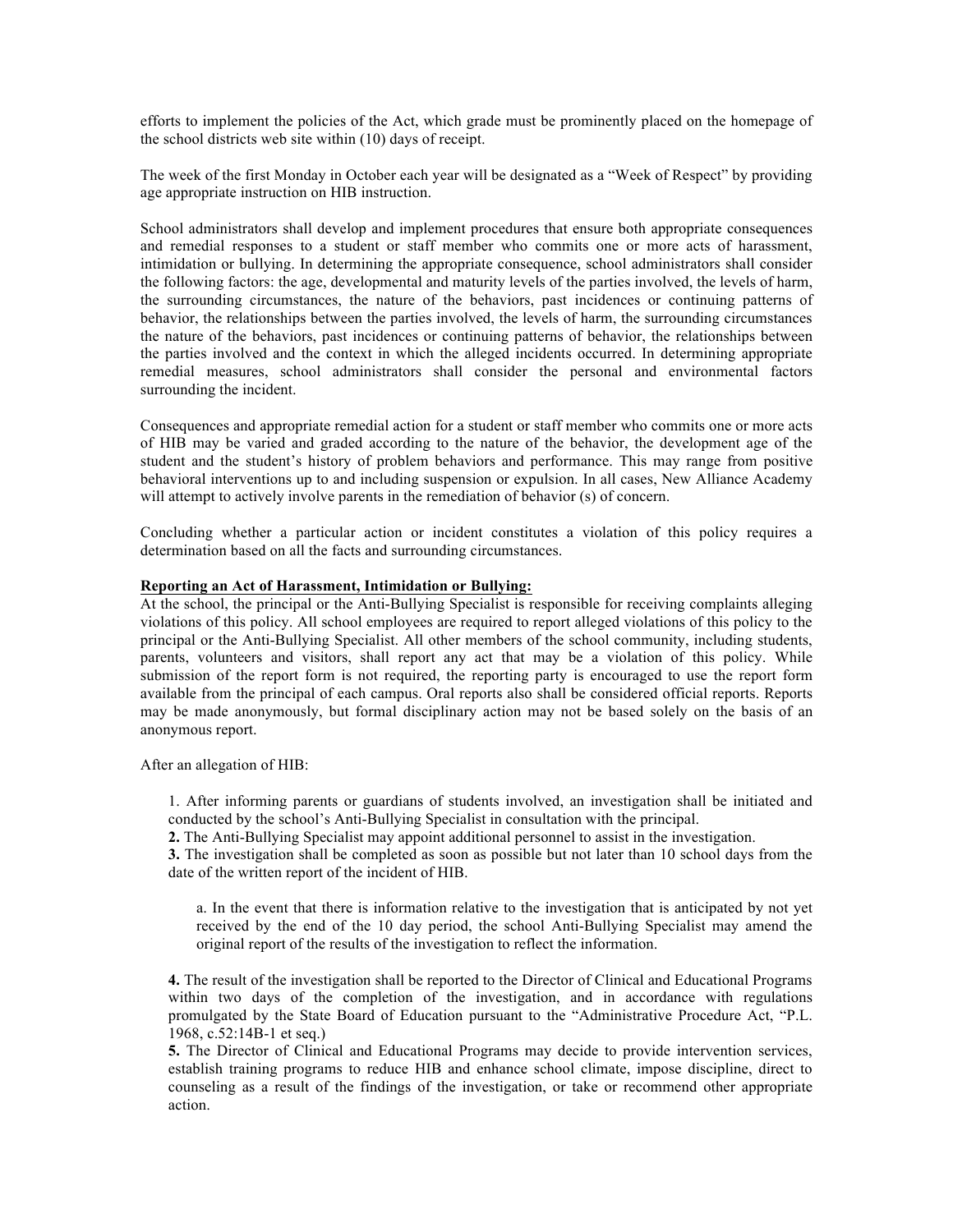**6.** Parents or legal guardians of the pupils who are parties to the investigation shall be entitled to receive information about the investigation, in accordance with Federal and State law and regulation, including the nature of the investigation, whether the school found evidence of HIB or whether discipline was imposed or services provided to address the incident of HIB. The information shall be provided in writing within five school days after the results of the investigation are reported to the Director of Clinical and Educational Programs.

**7.** The parent or legal guardian may request a hearing before the Director of Clinical and Educational Programs after receiving the information.

a. This hearing shall be held within ten days of request.

**b.** At the hearing the Director of Clinical and Educational Programs may hear from the Anti-Bullying Specialist about the incident, recommendations for discipline or services, and any programs instituted to reduce such incidents.

8. A parent, pupil, legal guardian, or organization may file a complaint with the Division of Civil Rights within one hundred eighty days of the occurrence of any incident of HIB Based on membership in a protected group as enumerated in "Law Against Discrimination," P.L.1945, c.169 (C.10:5-1 et seq.)

#### **Response to HIB:**

Some acts of HIB may be isolated incidents requiring that the school respond appropriately to the individuals committing the acts. Other acts may be so serious or parts of a larger pattern of harassment, intimidation or bullying that they require a response either at the classroom, school building or school district levels or by law enforcement officials.

Consequences and appropriate remedial actions for students who commit an act of harassment, intimidation or bullying range from positive behavioral interventions up to and including Short Term Suspensions N.J.A.C. 6A:16-7.2, Long Term Suspensions N.J.A.C. 6A:16-7.3 or Expulsion N.J.A.C. 6A:7.5 .

Individual responses can include positive behavioral interventions (e.g., peer mentoring, short-term counseling, life skills groups) and punitive actions (e.g., in-school suspension, expulsion). Classroom responses can include class discussions about an incident of HIB, role plays, research projects, observing and discussing audio-visual materials on these subjects and skill-building lessons in courtesy, tolerance, assertiveness and conflict management. School responses can include theme days, learning station programs, parent programs and information disseminated to students and parents. District-wide responses can include community involvement in policy review and development, professional development programs, adoption of curricula and coordination with community-based organizations (e.g., mental health, health services, health facilities, law enforcement, faith-based).

In addition, Staff Clinicians are available to individual victims of HIB and respond in a manner that does not stigmatize victim(s). Social skills training can be provided for all students as a response for addressing victimization.

In considering whether a response beyond the individual level is appropriate, the administrator should consider the nature and circumstances of the act, the level of harm, the nature of the behavior, past incidences or past or continuing patterns of behavior, and the context in which the alleged incident(s) occurred. Institutional (i.e., classroom, school building, school district) responses can range from school and community surveys, to mailings, to focus groups, to adoption of research-based bullying prevention program models, to training for certificated and non-certificated staff, to participation of parents and other community members and organizations, to small or large group presentations for fully addressing the actions and the school's response to the actions, in the context of the acceptable student behavior and the consequences of such actions and to involvement of law enforcement officers, including school resource officers.

Since some acts of harassment, intimidation or bullying may be bias-related acts and potentially hate or bias crimes, school officials must report to law enforcement officials either serious acts or those which may be part of a larger pattern.